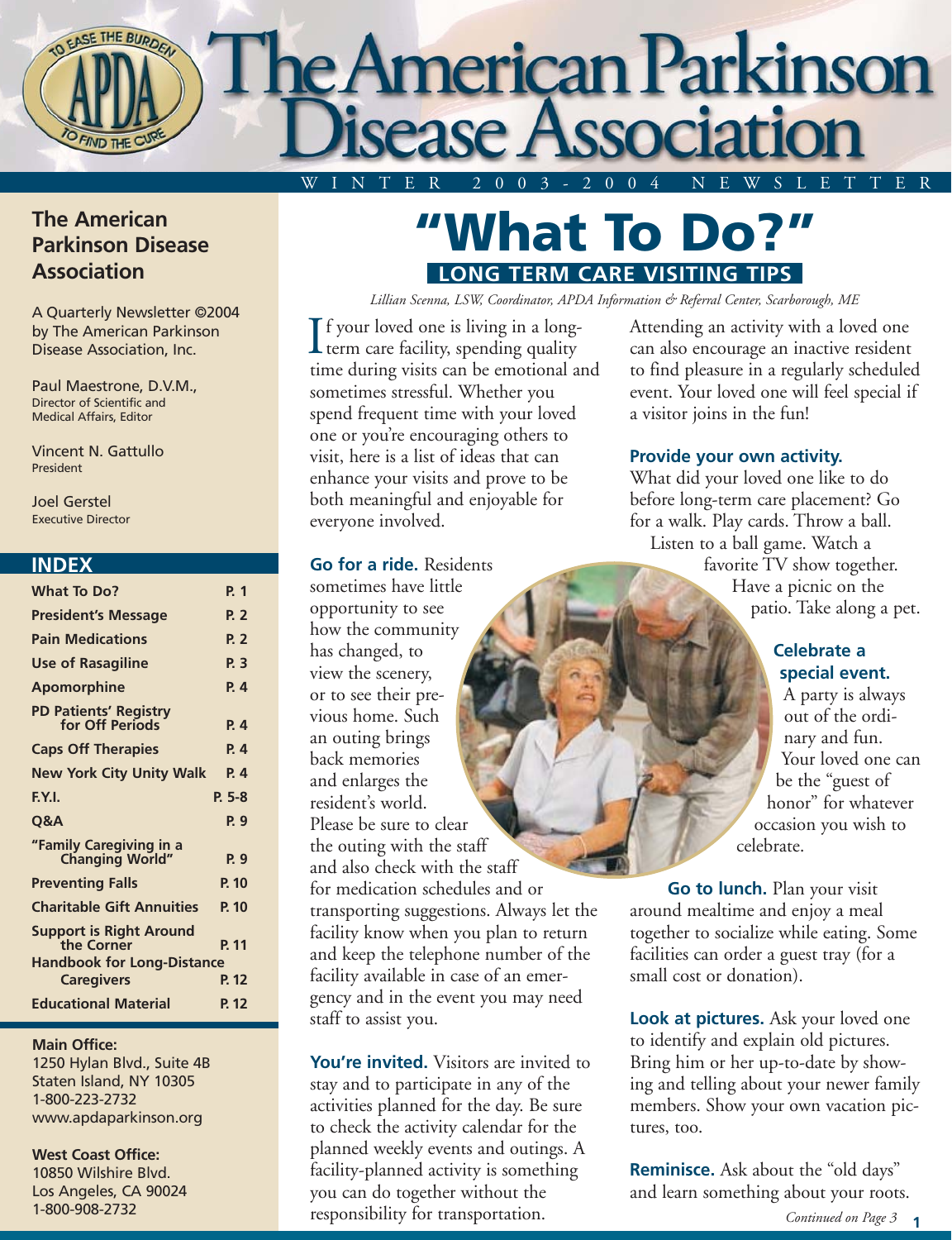## **PAIN MEDICATIONS FOR PARKINSON'S PATIENTS**

Pain can be controlled by medication, but all medications can have side effects. Narcotic medications like Vicodin (hydrocodone and acetaminophen) and Tylenol 3 (acetaminophen and codeine) can make you sleepy and irritate your stomach. Medications like Motrin (ibuprofen) and other aspirin-like medications can also irritate the stomach.

Many people can relieve the stomach irritation by taking the pain medication with a snack or after a meal. Always take medication with at least a half a glass of water to dissolve the medicine. If the medication still irritates the stomach, you can cut the tablet in half or quarters and take a portion every 20 to 30 minutes to decrease the irritation. Do not, however cut tablets that are designed to be long acting or dissolve over a long period of time. Even if the directions on the label state "take one to two tablets every four to six hours as needed for pain" that doesn't mean they have to be taken as a whole tablet or both tablets taken at the same time, if it irritates the stomach. In fact, it is best to use the lowest effective dose because there is no need to take any more medication than is necessary to control the pain. Since these medications can make you sleepy, they can slow your reaction time driving, and the effects can last for four to six hours. Always read the warning labels on your prescription *Continued on Page 3*

## **PRESIDENT'S MESSAGE**



Dear Readers,

Hope has many faces. Like Janus, the Roman god who guarded the gates of heaven, it must look backwards and forwards at the same time.

Yes, we know of the research breakthroughs that have taken place in recent years and the new medications,

were developed and are in the final stages of testing. But where can we turn for hope here and now?

There is Charlotte Sanders, who recently bequeathed more than \$1 million to APDA. Her husband of 62 years, Joseph, died of complications of Parkinson's disease. Her generous gift is one of hope for future generations.

Also, there is 89-year old Belle Englander, president and the only remaining member of the J. Louis Blumberg Chapter in Philadelphia, who single-handedly sends more than \$30,000 to headquarters for PD research each year. Her inspirational dedication to the work of the organization shines like a beacon of hope.

You will notice that there is a new section in this newsletter called FYI. This includes news about the activities of our 63 chapters, 59 Information and Referral Centers, and more than 200-affiliated support groups across the country. This section will be the responsibility of the recently added communications director so that you can learn more about the commitments of these groups and individuals to "ease the burden and find the cure."

Our annual meeting in November was also an occasion of hope. Dr. Jacob Sage of our scientific advisory board, professor of neurology and director of movement disorders at Robert Wood Johnson Medical School, shared some of the research being done in three specific areas. Joel Gerstel, our executive director, announced that we surpassed \$11 million in revenues for the first time this year and a budget of more than \$2.5 for research. Patient support for the coming year was also increased by 10 percent. This represents a steady organizational growth at a time when other health-related charities are suffering a decline in revenue.

With science seeking and finding new medications, procedures and research potentials and people daily committing themselves to raising funds and awareness about Parkinson's disease, we can realistically look to the future with hope.

Sincerely,

Vincent N. Gattullo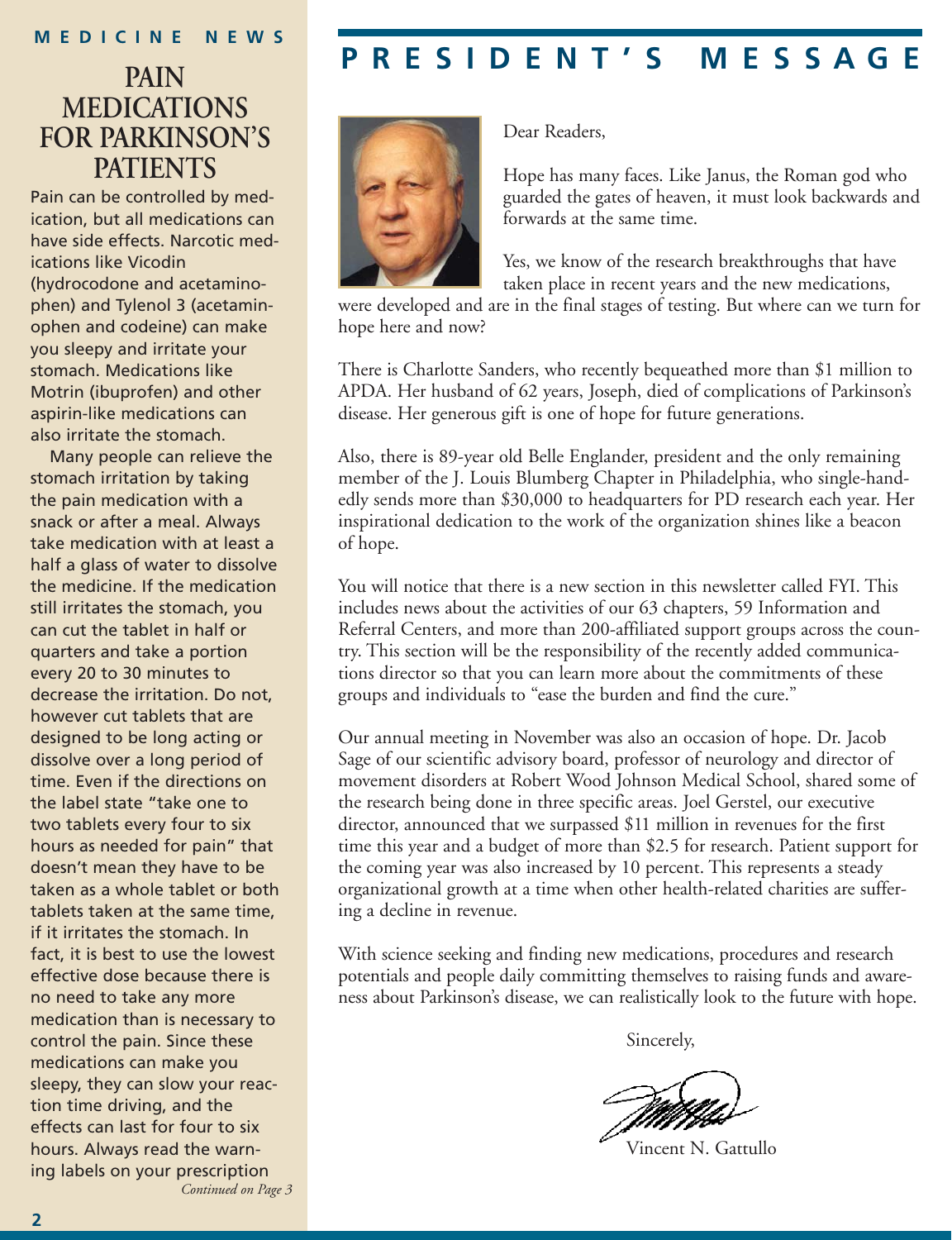# *Continued from Page 1* **"What To Do?"**

Use a notebook and record the answers for generations to come.

**Share your talents.** Are you learning something new? Practice your musical instrument or handiwork, crafts and see if your loved one has comments from one visit to the next.

**Show and tell.** What is new in your life? Are you excited about a new car, set of tools, dishes or even a new outfit? Take it in to show it off and ask your loved one's opinion.

**Help.** Perhaps your loved one needs clothes or belongings marked with his/her identification. Go through the closet and drawers and label where things are kept. Usually closet space is tight; this may be an activity you can do together around the change of season.



**Create a feeling.** We all respond and do better when we feel approval and caring. Provide an atmosphere of pleasant concern and security. Find some way to give a compliment or something to appreciate. Remind your loved one how special he or she and how much you enjoy his/her company.

**Touch.** We all need physical contact with other human beings. Use your visiting opportunity to hold your loved one's hand. Give affectionate and encouraging hugs and pats.

**Give attention.** Individual attention is a wonderful thing. Make sure your loved one knows that he/she has your

undivided attention. Look at him/her when he/ she speaks.

**Be positive.** Try to distract a complaining resident by bringing up a cheerful event, telling a joke or recalling a pleasant occasion. Do not get caught up in the negative aspects of residential living. May your visit bring a happy experience. Do not allow yourself to be bogged down with feelings of resentment, guilt or self-blaming. This is not helpful to you or to the resident.

**Identify yourself.** Sometimes it may be necessary to remind your loved one of your name and relationship with him/her. Even if your loved one has memory loss, he/she may not remember your name, but will always remember their feelings of love toward you.

#### **Adhere to safety rules.**

Because of the danger of fire, smoking may not be allowed or only allowed in a designated area. Help the facility to protect your loved one by retaining possession of cigarettes and matches.

#### **Provide a special treat.**

Sharing a favorite food is appreciated. But also be respectful for cleanliness and contamination. All foods must be not perishable and be contained in a sealed plastic or metal container if it is kept in the resident's room. Label all items with the resident's name and date. Make sure you check with the nurse or dietician for any possible dietary restrictions.

**Participate.** Consider being a part of the family group while visiting. Respect the new home of your loved one and other's who live with him/her. If after your visit, you need additional support, visit your local Parkinson's support group where you can find friendship and guidance. ■

#### **MEDICINE NEWS**

## **PAIN MEDICATIONS**

*Continued from Page 2*

bottles. The pain medication with least number of side effects for most people is Tylenol (acetaminophen). ■

*This article was adapted from an A.G. Hammond, Pharm, D., article published in the PD Association of San Diego's Parkinson Post, Winter 2003.*



## **USE OF RASAGILINE IN PARKINSON'S DISEASE**

Rasagiline is a new potent, second-generation, irreversible monoamine oxidase type-B (MAO-B) inhibitor that blocks the breakdown of dopamine. According to an abstract presented at the American Neurological Association (ANA) annual meeting in San Francisco, Rasagiline added to levodopa at 0.5 and1.0 mg doses per day significantly reduced the total time when Parkinson's disease (PD) symptoms were not controlled. The average reduction of "off" time was 1.85 hours daily for 1 mg rasagiline and 1.41 hour daily for 0.5 mg rasagiline, while placebo provided a reduction of 0.91 hours daily.

Rasagiline was well tolerated during the six months of controlled administration. ■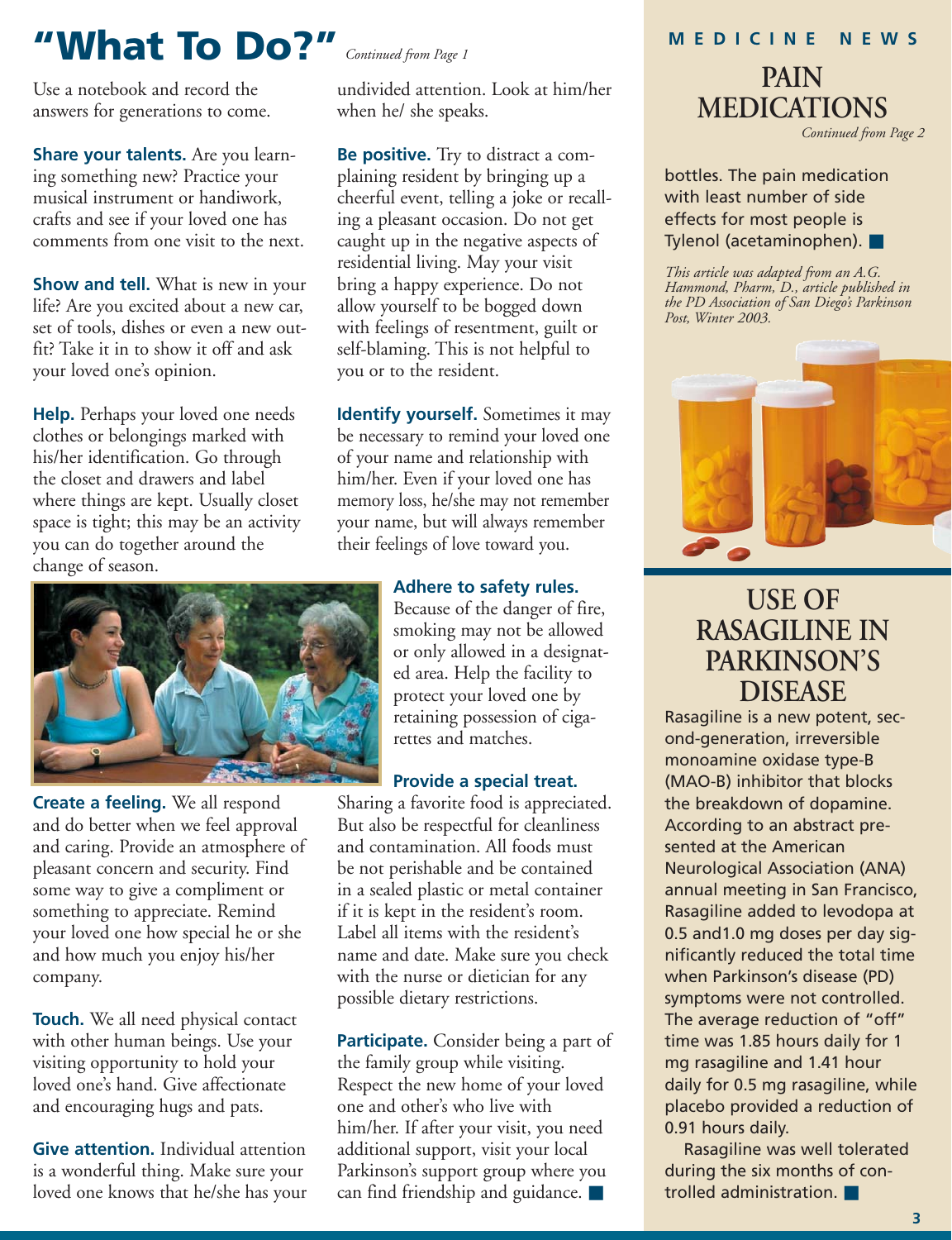## **PD PATIENTS' REGISTRY FOR OFF PERIODS**

Bertek Pharmaceuticals recently announced the launch of a nationwide registry for Parkinson's disease (PD) patients suffering from the "off" episodes associated with the disease.

There is currently little definite information about "off" episodes, and the establishment of a registry will help in filling a gap in the PD information base. Bertek plans to make the registry available through 500 movement disorders and general neurology clinics across the U.S.

Neurology clinics interested in enlisting in the registry may call 1-877-776-6787. ■

## **CAPS OFF OCCUPATIONAL, PHYSICAL AND SPEECH THERAPY**

APDA was instrumental in President Bush's signing a law on Dec. 8, 2003, removing all caps on occupational, physical and speech therapy for the next two years and one month for all Medicare recipients. The therapy can be administered either at a hospital location or at an outpatient site. ■

## **NEW YORK CITY UNITY WALK**

The 10th Parkinson's Unity Walk will take place in New York City's Central Park, Saturday, April 24, 2004. Click www.unitywalk.org, or call 1-866-789-9255 to sign up for this walk to raise awareness for Parkinson's disease and funds for research. ■

# **APOMORPHINE**

pomorphine is a drug that has A pomorphine is a drug that has<br>been used in Europe for many years. At the present time apomorphine is being tested in clinical trials in the United States. It has a strong agonist effect, many times greater than the current dopamine agonists. It can be used by subcutaneous injection or infusion route and some studies have tried to use it in a sublingual or an intranasal form. Its maximum plasma level is reached as early as 10 minutes and its half-life is about 35 minutes. The duration of its effect is variable in each patient

but it lasts up to 90 minutes. In patients who have confusion, disorientation and dementia and other neuropsychiatric symptoms, this drug can be used carefully and is very effective for off episodes. It is a rescue drug because it can be dosed as the patient is just going off or is near off. It has its onset of benefit very quickly. It reduces off time and it has been shown to improve activities of daily liv-

ing and quality of life. The onset of improvement in the UPDRS scores is usually within 10 minutes. In clinical studies it showed that it can be effective as long as 90 minutes in some cases. When clinical trials were done, 95% of the off events were reversed. It is not shown to lose its efficacy with repeated use. Adverse events can be seen and they are usually nausea, vomiting, excessive drooling, rhinorrhea, hypotension, sedation or somnolence and also skin changes. Injections may cause skin bruising and also nodules. There are some rare reported cases of skin necrosis. There is also a contraindication in patients that are allergic to sulfites. Oftentimes Tigan and in other countries, Domperidone, has to be used for the nausea that occurs with the initial usage of apomorphine. It is usually given three days before at 300 mg t.i.d. and the dosing may be able to be reduced after a number of days. Yawning is also a side effect that occurs as is dyskinesias, since without question with the use of this drug, especially if the patient gets dyskinesias from L-dopa, they will get dyskinesias with the use of apomorphine. Dizziness can occur



..."It reduces off time and it has shown to improve activities of daily living and quality of life."

and there have been a small number of cases that have chest pain, pressure and angina. Hallucinations and confusion have also

been reported.

Subcutaneous apomorphine is very effective in reversing acute off episodes and results can be seen as quickly as in 10 minutes or less. On initiating the treatment blood pressures must be carefully monitored, a 2 mg test

dose is used, and the blood pressure monitored. If patients develop significant orthostatic hypotension with the first test dose of 2 mg, they are not candidates for apomorphine. The drug can be increased in 1 mg increments, but blood pressures should be definitely monitored. The degree of improvement in the Parkinson symptoms or the anti-Parkinson effect is usually equivalent to the benefit of the L-dopa dose that the patient is already obtaining. One of the great benefits of apomorphine may be the ability to delay or avoid deep brain stimulation. ■

*Note: This article by Dee Silver, MD was published in the PD Association of San Diego's Parkinson Post, Winter 2003.*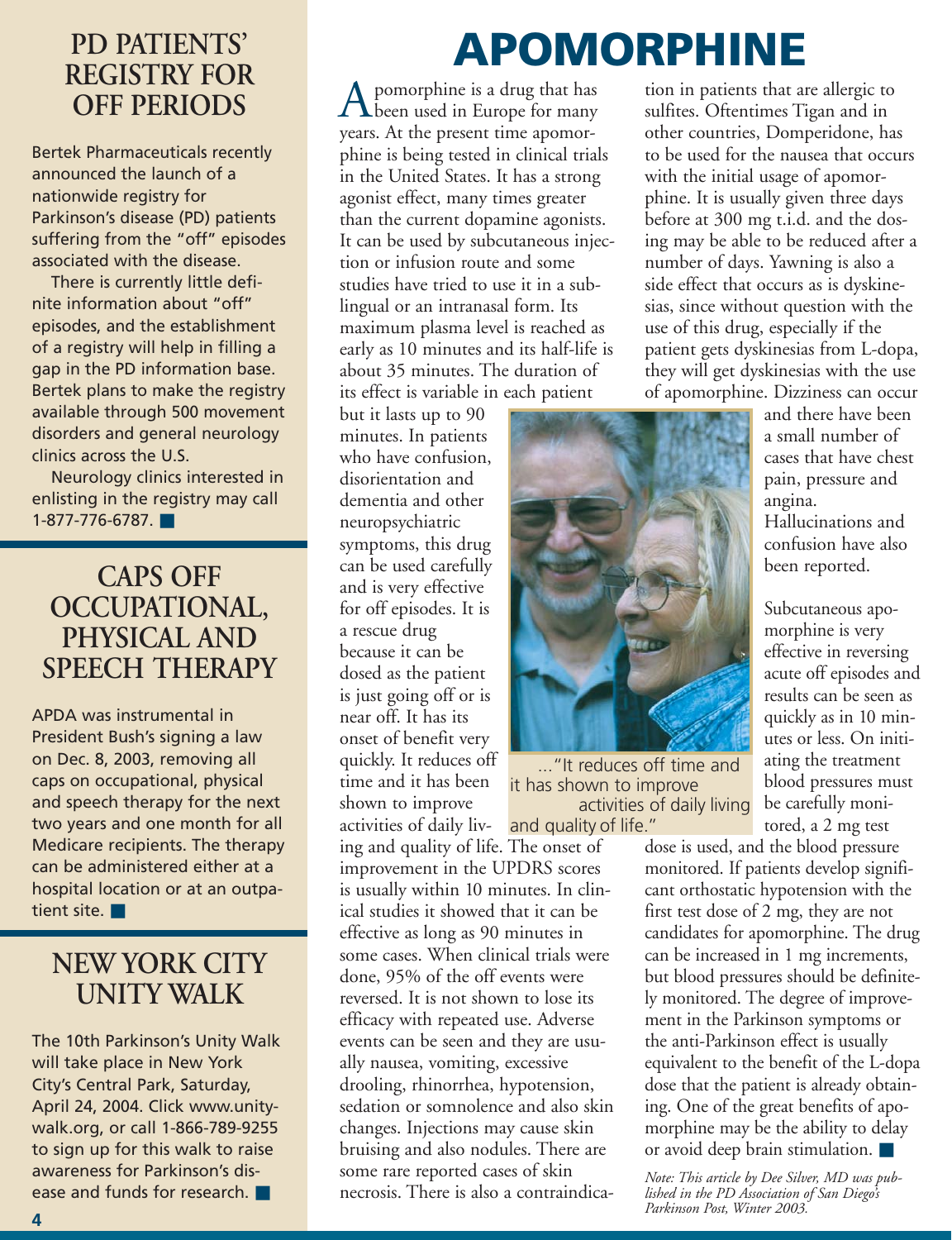

*F.Y.I. is an informational guide to the efforts and success of the hundreds of volunteers and staff who work daily to help ease the burden and find a cure and for millions of PWP and their caregivers across the United States.*



WINTER 2004 VOLUME XI NO.

# *Belle Blumberg Englander*

Meet the Philadelphia chapter of APDA. She's just a bit over 5 feet tall, has glaucoma, works from a white plastic milk box in her dinning room lined with family pictures, and sends about \$30,000 a year for Parkinson research.

That's right, 89-year-old Belle Englander is the only remaining member of the 42-year-old J. Louis Blumberg Chapter, and blessed with the tenacity of her father in whose memory the chapter was named, she intends to continue to do so for years to come.

Her father died in 1964, never knowing what his disorder was. "Whatever this is that I have, I will never let it be my boss or change my life," were his words to his family, who believes his onset may have been as early as 1950.

"The tremors didn't stop him from continuing his auto-repair supplies company, becoming a Mason and rising to Grand Master. He was never embarrassed. He attended lunches and asked someone to cut his meat.



*Belle Englander, Dr. Howard Hurtig, and Pennsylvania State Senator Allyson Schwartz, at a 1992 event at Graduate Hospital, Philadelphia.*

He went up the steps in his house skipping one. He only asked his wife of 52 years for help dressing when he could no longer use zippers or button his shirts," Belle says showing the same family pride.

The chapter was started in her father's home in 1965 with her aunt Rebecca as its first president.

#### **FOUR NEW CHAPTERS LAUNCHED**

APDA welcomed four new chapters during 2003, one in Minnesota, one in Tennessee and two in California, bringing the number nationally to 63. The new chapters and the presidents are: Minnesota Chapter in St. Paul, Anita Nessbaum, anita436@ yahoo.com; Mid-South Tennessee Chapter in Germantown, Linda Allen, bcsartain@aol.com; Greater Los Angeles, Mark Siegel, markus1952@hotmail.com; and Bay Area Chapter in San Francisco, Thomas O'Brien, bayareaapda@yahoo.com. ■

(It was Rebecca who had moved to New York and discovered through APDA that her brother's symptoms were those of Parkinson's disease.)

Family members invited everyone who would come, greeting people at the door and offering free refreshments. From about 10 people its number grew to about 50, demanding a move to larger quarters at the William Penn House, where it was given free meeting space. Its final meeting place was Graduate Hospital.

"We never had dues, and everyone was encouraged to come and share experiences," Belle remembers. "I served as public relations person, arranged for speakers, and planned parties and trips. We sold greeting cards to raise funds." Her husband, Horace, was treasurer. With changing times, people moved or passed away and only Belle remained.

Today, she is listed in the Philadelphia telephone book as the Parkinson's disease contact, receives and acknowledges memorial gifts, and offers support to all who call. Her sister, Tossi, who was flower girl at her wedding, assists her, and Tossi's husband, Leon Aaron, volunteers with his computer as treasurer.

"How can I give up?" asks Belle. "How can you give up on something that is so much in your heart? We must all keep working to find a cure." ■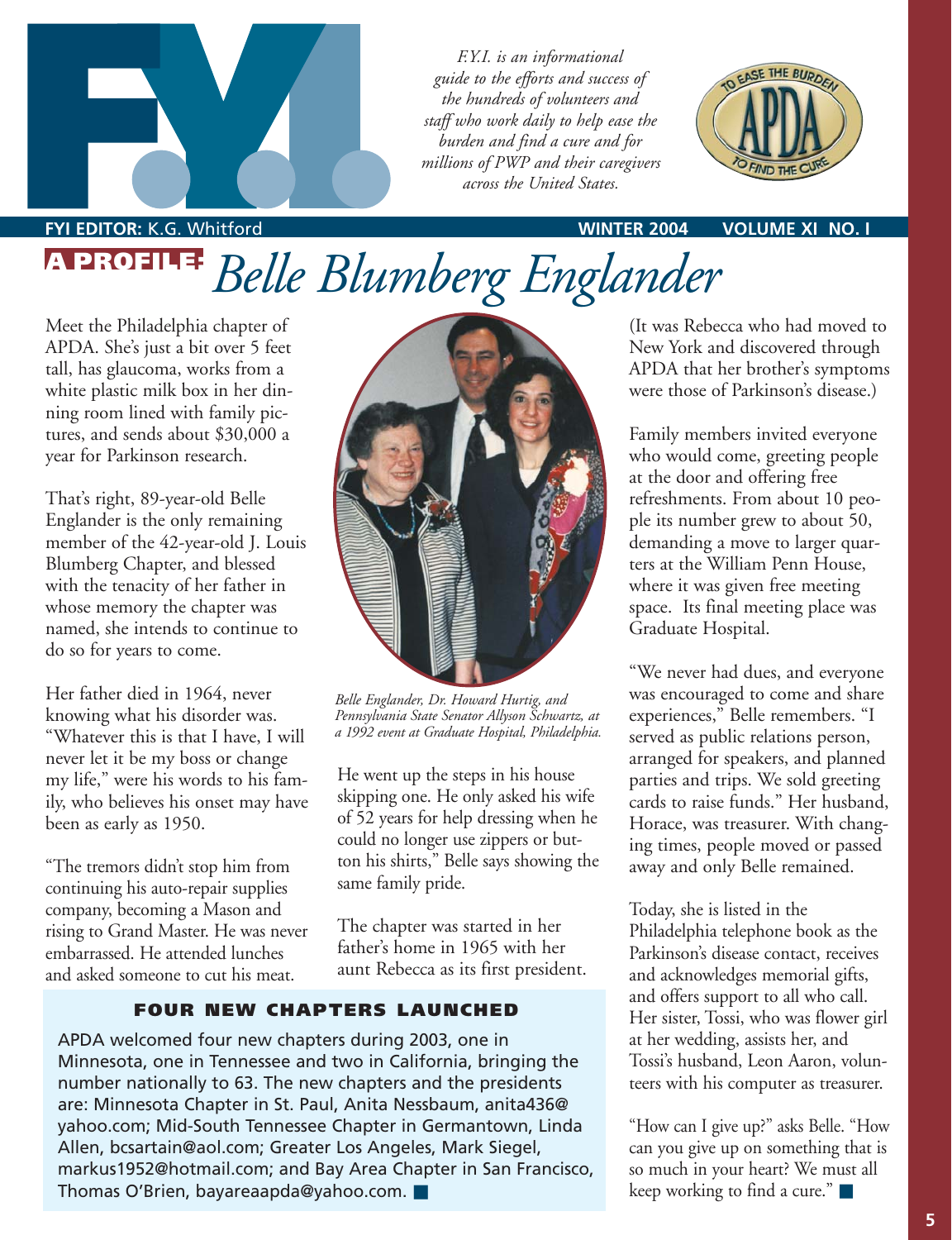

*Editor's Note: Reporters' names are in bold face type.*

football field, but it earned dollars<br>for Parkinson research in 57 Great bold face type.<br>Clipping may cost 15 yards on a **Midwest** \$12,000 as well as raising awareness **I**<br>happily announced that this second<br>hair-raising event topped last year's for Parkinson research in 57 Great Clips hair salons in Washington Oct. 18-24. **Washington State Chapter** president **Celia Grether** hair-raising event topped last year's about PD.

**Solution**Conference Center on Nov. 1. Symposium for Persons with<br>Parkinson's attracted more than<br>258 Parkinson's attracted more than<br>
250 people to the Shoreline **I<sup>n</sup> th<sup>e</sup>** Symposium for Persons with The chapter's 19th annual



Despite the rain, more than 300 **East Midwest** the **Birmingham Chapter's** Patient **I<sup>n</sup> th<sup>e</sup> I<sup>n</sup> th<sup>e</sup>** of Alabama's Department of **South a panel of neurologists and<br>
research specialists**. The chapter's Paul E. Haynes reports that follover ing a luncheon, participants bene-**West** and "ahhs" from more than 350 **I<sup>n</sup> th<sup>e</sup>** Oct. 10. The fashions from Parisian's **I<sup>n</sup> th<sup>e</sup> Atlanta Chapter** launched its first people turned out to hear Dr. Ray Watts, chairman of the University Neurology and APDA Scientific Advisory Board member, speak at and Family Symposium, Sept. 21, at the university. Chapter president **Paul E. Haynes** reports that followfited from an unlimited Q&A periresearch specialists. The chapter's annual fashion show, sponsored by the Newcomers' Club of Birmingham, recorded its 11th annual success on Department Store drew "oohs" people as they were paraded down a runway at the Wynfred Hotel.

"Comic Relief Gala" at the Georgian Terrace Hotel, Sept. 19. Actor, comedian and longtime chapter friend Rob Cleveland gave a special performance and WSB-TV's Monica Kaufman was the MC. **Kathy Edwards** noted that the evening included hors d' oeuvres, a silent auction, and tribute to Dr. Ray Watts, and raised \$9,000 to benefit the chapter's respite program. **I<sup>n</sup> th<sup>e</sup>**

**Suncoast Chapter** president **Ginny Suncoast Chapter president Ginny**<br>**Bernard** welcomes anyone visiting the Tampa Bay area this winter to the St. Petersburg Support Group, which meets the 2nd & 4th which meets the 2nd & 4th<br>Monday of each month. With a successful mini-symposium in November, the group is now plan-<br>ping its annual Walk-A-Thon. ning its annual Walk-A-Thon, March 27.



The Midwest meets the press and looks really good in print. **Maxine Dust, Midwest Chapter** president, **Dust, Midwest Chapter** presidents ays response to the three-page Pioneer Press spread has been r folicer Fress spread has been<br>excellent, and has certainly achieved its purpose of raising public awareness about PD and promoting the work of the chapter and I&R center.

The chapter is gearing up for its annual educational symposium March 20, at the Oakbrook, Ill. Marriott, at which APDA Scientific Advisory Board chairman Dr. Frederick Wooten will speak. The theme is "Live Your Best Life." And details are available at 847- 724-7087, or **cacapda@aol.com**.

Meanwhile the **Midwest Regional I&R Center's** Support Group Leader's Conference reached an attendance record Oct. 21, at Glenbrook Hospital. According to coordinator Susan Reese, more than 38 participants heard an update by movement disorders specialist Dr. Kathy Kujawa, and saw a presentation of caregiver respite programs available in Illinois and Indiana in addition to the APDA chapter's program. Presentations from various vendors who offer services for "easing the burden" for patients and families, networking, idea sharing and prizes followed lunch.

**St. Louis Chapter** has been busy. Even the Aug. 18th blazing sun could not deter Chairman Brook Dubman and his committee Shari

#### **APDA AND YOPA JOIN EFFORTS**

**APDA AND YOPA JOIN EFFORTS**<br>APDA and the Young Onset Parkinson's Association (YOPA) have announced an agreement of mutual cooperation in their efforts announced an agreement of mutual cooperation in their efforts<br>to fight the degenerative neurological disease that affects more than 150,000 young Americans under age 50.

YOPA, whose mission is to raise public awareness and to offer support to those living with young onset Parkinson's disease, is<br>composed of more than 1,000 young onset patients from acros composed of more than 1,000 young onset patients from across the United States.

United States.<br>The leaders of both organizations expressed hope that their<br>reastive effects will sid the vermoes generation of Parkinser cooperative efforts will aid the younger generation of Parkinson's patients in finding the support it needs. The two groups have joined to hold the second annual Parkinson's Awareness Walk and Symposium in Albuquerque, NM, and are planning a spring gala, April 23, in Martinsville, NJ.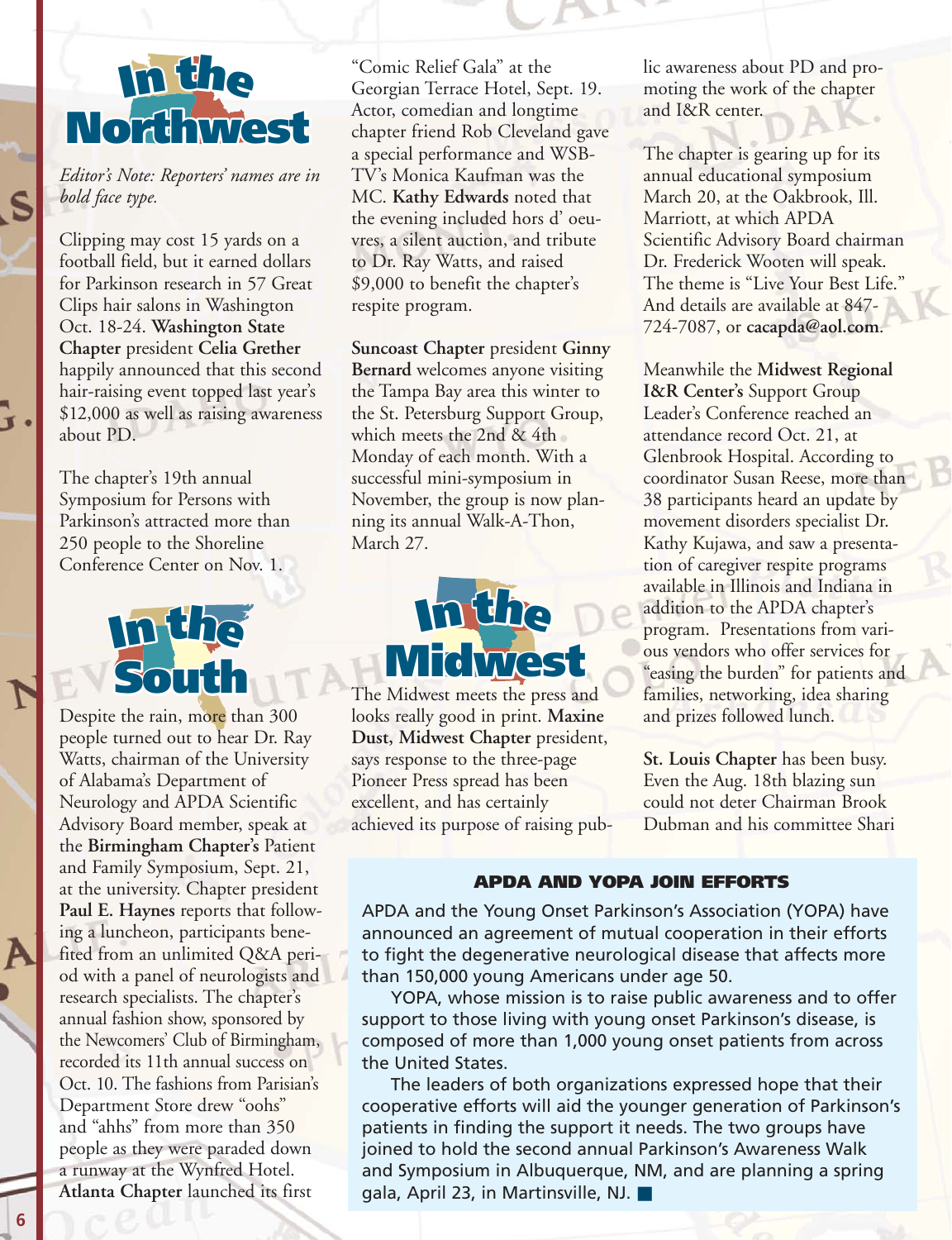Rakestraw, Ed Schneider, Christine Sadler, Lisa Price and Trish Welsh Saleeby from leading more than

University School of<br>Medicine. 100 golfers to the Lake Forest Country Club's links and the annual Nat Dubman Golf Classic and auction. Proceeds benefit PD research at Washington Medicine.

The inspirational life of leg-Fashion Show and<br>Luncheon, Sept. 22, at the **I**<br>**In**<br>**Inhe** APDA Celebrity mascot Trea *Bi*M who stoce the<br>show to the delight of the more graced the runway in today's hot<br>**fashions, it was St. Louis Cardin** endary sports announcer Jack Buck, who had PD but lived his life to the the APDA Celebrity Fashion Show and Hilton Hotel. While TV and radio personalities and community volunteers fashions, it was St. Louis Cardinal mascot "Fred Bird" who stole the than 600 guests.



Association as much as raising the<br>
\$5.000 for support research **I<sup>n</sup> th<sup>e</sup>** Walk and Raffle in cooperation Healthplex. The congressman<br>urged attendees to stay in con **I**<br> **I**/4 mile or 1K walk on Oct. 11th<br> **AI** at Albuqueraue's Presbyterian **Bob Dunagan** and the **New Mexico Chapter** enjoyed their second annual Awareness Fund-raiser with the Young Onset Parkinsons \$5,000 for support research. Congressman Tom Udall and about 60 walkers participated in a at Albuquerque's Presbyterian urged attendees to stay in contact with their public officials regarding PD research.

The **Dallas Chapter and I&R Center** don't sit on their laurels. After a very successful "Run

Around the World" sponsored by the Dallas Market Center and Market Center Rotary Club, they



*St. Louis Cardinal mascot, Fred Bird, parades his finery during the St. Louis fashion show.* 

have already scheduled the 2004 run for Nov. 6. Former FYI editor and APDA director **Fred Greene** notes that the event is made possible by the generosity of supporting sponsors World Savings, KRLD NewsRadio 1080, Presbyterian Hospital of Dallas, Luke's Locker, GlaxoSmith-Kline, Signature Athletic Club, Feizy Rugs, Pfizer, Southwest Airlines, the U.S. Postal

Rauscher, Prestige Lincoln Mercury, Micro Center, D&M Leasing, Medtroic, Novartis, Oggetti Imports and Adolph's Coffee.

Service, RBC Dain

The 2004 Greer Garson-E.E. Fogelson Humanitarian Award will be presented to the family of Anne C. Slicker in recognition of the Anne C. Slicker Early Parkinson's Detection Center at Dallas's Presbyterian Hospital, directed by I&R medical director Dr. Malcolm

friend who recently made a \$3 mil<br>lion gift to support PD research, **I<sup>n</sup> th<sup>e</sup>** Hamon, Ms. Garson's long-time at the Fahmount Hotel. The aw<br>is named for the actress and her<br>husband Buddy who died of as Stewart. The award will be made at<br>the Greer Garson Gala April 17th PD and whose name adorns the<br>Udall Parkinson's Education anc **I**<br>**I** Morris "Mo" Udall, who remained<br>in Canagana while with the frame the Greer Garson Gala April 17th at the Fairmount Hotel. The award husband Buddy, who died of complications from Parkinson's disease. The inaugural award was presented to former Arizona congressman in Congress while suffering from Udall Parkinson's Education and Research legislation. Margot and Ross Perot and Bette Perot were honored in 2002 and Nancy friend who recently made a \$3 milwas honored in 2003.



**East** state legislature requiring a manda-**I<sup>n</sup> th<sup>e</sup>** one. **Chapter President Mark Greater Los Angeles** may be one of the newest chapters, but it is a busy **Siegel** reports that the chapter is working to have a bill passed in the tory registry. For a variation on the lobbying theme, the chapter had LA City Council members join in a "Karaoke for Cure" fund-raiser on Jan. 22.

#### **APDA RECEIVES \$1 MILLION BEQUEST**

Charlotte B. Sanders, a former high fashion model, gourmet cook, lavish hostess, and widow of a Parkinson's disease patient, made a testamentary gift of more than \$1 million to the American Parkinson Disease Association (APDA). She was 101 years old at the time of her death, June 12, in her Landsdowne, Pa., home, where she had lived for more than 60 years.

Mrs. Sanders was born in Baltimore, Md., and moved to the Philadelphia suburb with her husband of 62 years, Joseph, who was a boxer and later the owner of an exclusive Philadelphia men's health club. He died of associated complications of Parkinson's disease in 1991.

Together, the Sanders traveled the world, she collecting recipes from internationally renowned chefs and putting them to use in her famous theme parties, which she hosted until late in her 80s.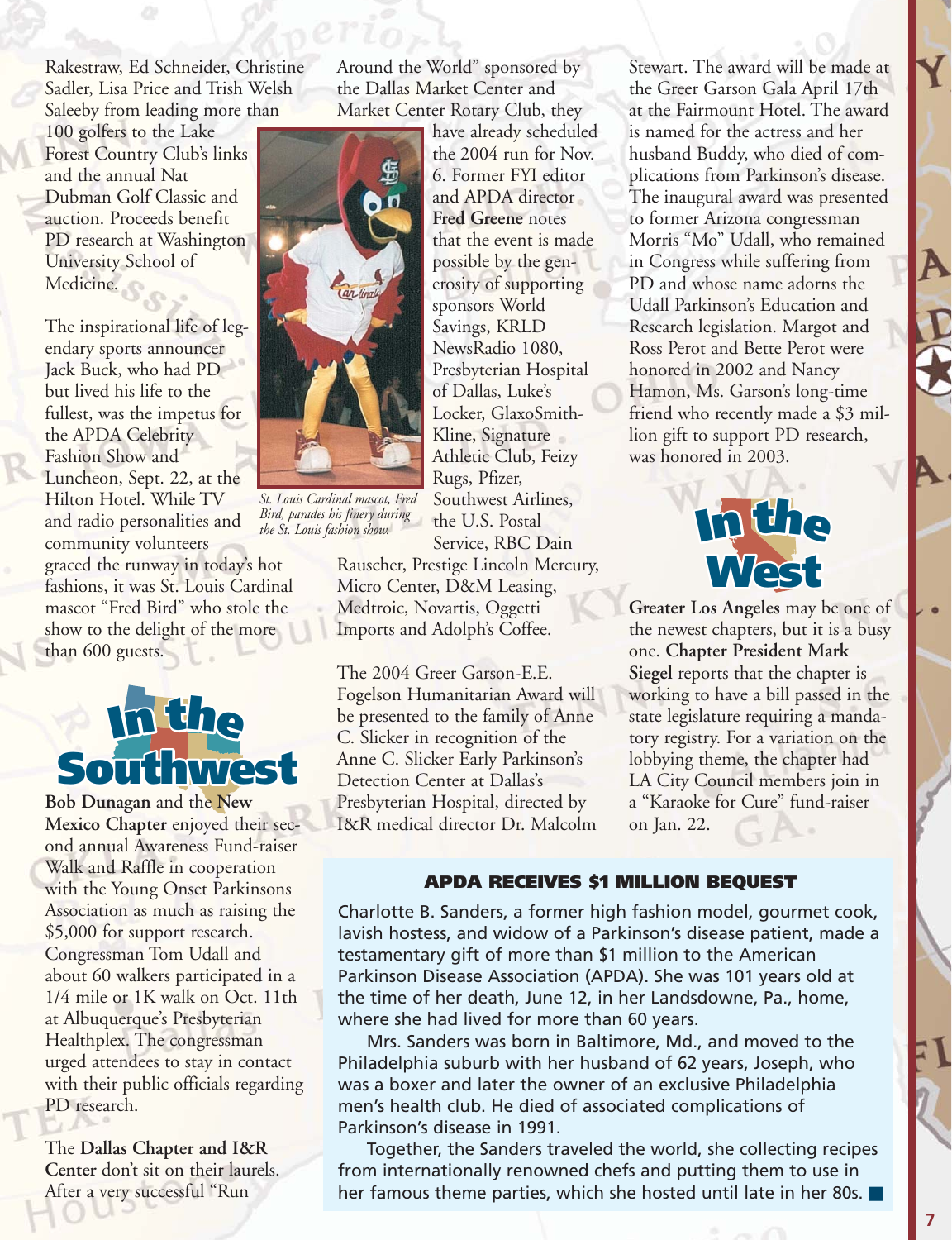Orange County Chapter's first fundraiser, "All That Jazz," was a sold-out dinner dance event that raised \$80,000 while increasing **I<sup>n</sup> th<sup>e</sup>** awareness about PD and APDA. The event was held at the The event was held at the<br>Aquarium of the Pacific in Long Beach on Sept. 20. **Southwest**



**The Salvatore and Elena Esposito Chapter** launched the Salvatore J.

Esposito, Jr. Memorial Parkinson's Disease Lecture, Oct. 1, at Staten Island University Hospital, where he served as a trustee. Dr. Allen Perel, the Staten Island I&R center medical director and the hospital's neurology director, was the presenter. **Coordinator Diane Lee** says the center intends to make the

lecture an annual event for patients and their families. Mr. Esposito was a member of APDA's founding family and served as president and secretary of the board of directors. He

died in August. Wendall Daugherty and his wife, Mil, have taken on the tasks of president and vice president of the Delmarva Chapter ending not just an administration, but an era. **Will Johnston** served as president,

vice president and held other chapter offices for the past 12 years. His wife, Mary Margaret, who served as treasurer in recent



*Bob and June Mandelkern begin their lucrative walk to "Stamp Out Parkinson's Disease Walk."*

Canine capers have given a new dimension to the traditional walka-thon. **Virginia Cravotta** introduced the Paws for Parkinson walk for the Oct. 26, **Suffolk County**

11-year circulation.



*The dogs of Suffolk County are barking up the right tree — raising funds for PD research.* 

**Chapter** event in Marjorie Post Park, Massapequa, NY. Despite the torrential rains, many pooches came in costume, as did

the humans they brought along with them, keeping the Halloween theme. Information tables, demonstrations by guide dogs and rescuer dogs, obedience training and adoptable residents of local shelters all added to the damp but successful day.

#### **Donna Diaz, Connecticut I&R Center** coordinator, reports that more then 300 participants enjoyed the festivities of the Connecticut chapter's Walk-A-Thon 2003 "Stamp Out Parkinson's Disease Walk," which included health checks, refreshments and door prizes. Among the walkers were Bob and June Mandelkern of West Hartford. Bob embarked on a letter-writing campaign to family and friends and collected more than \$1,300 plus matching funds. ■

### **ANNUAL MEETING 2003**



*Director Robert Meeker from Tucson, AZ, and his wife, Dorothy, are ready for the beginning of the morning session.*

**8**



*Scientific Advisory Board member and Robert Wood Johnson Medical School professor of neurology Dr. Jacob I. Sage explains the PD process in the brain.*



*Director Dorothy Reimers of Chesterfield, Mo., with executive committee member Michael Pietrangelo, Esq. presents a check to President Vincent N. Gattullo during the luncheon.*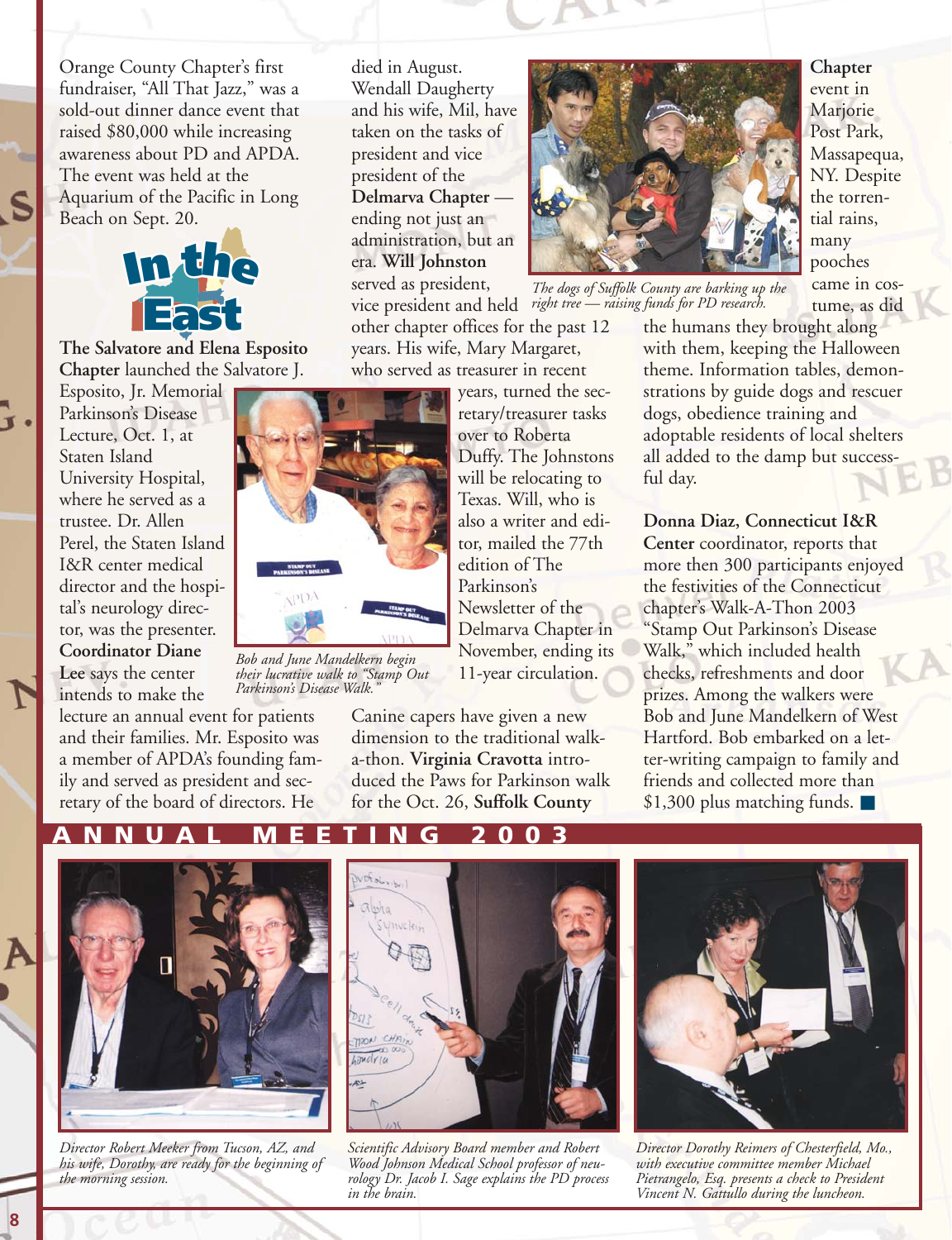# uestions Answers

**Enrico Fazzini, D.O., Ph.D** *Assoc. Prof. Neurology New York University, New York, N.Y., University of Nevada, Las Vegas, NV, N.Y. Institute of Technology, Old Westbury, N.Y.*

My husband has had Parkinson's disease for four My husband has<br>had Parkinson's<br>disease for four<br>years. He is taking Sinemet 25/100 and Permax .25 mg. three times daily. He is beginning to experience a return of tremors and fatigue in the afternoon and evening. What should he do?

Your husband is experiencing wear-off periods in which the medications are not sufficient to treat the PD symptoms. This is common because the amount of dopamine production continues to decline as a patient ages. There are many things that can be done to treat this recurrence of symptoms. Comtan can be added, if the patient did not have gastrointestinal problems in the past. Sinemet CR and Eldepryl could be added. I would keep the Eldepryl to one a day, if there is insomnia. I would not increase the Permax dose, if the patient's blood pressure is low unless I planned to add medications to elevate the blood pressure. The present Sinemet and Permax doses could be given four times a day instead of three. Artane or Symmetrel could be added, although these medications can cause blurry vision, urine retention, memory loss, or leg edema. If the patient is otherwise young and healthy, I would probably increase the dopamine agonist, lower the aing wear-off period

Sinemet, and add Comtan and Eldepryl. If the patient is older and had numerous medical problems, I would probably just increase the dose frequency. As you can see, there are many answers to your question and the best answer depends on attention to details regarding the patient's past medical history.

My wife was diagnosed with PD two years ago. She is My wife was diagnosed with PD two years ago. She is<br>
now 78 years old. The neurologist put her on Mirapex. She began to hallucinate and was hospitalized and given Haldol. She then became rigid and withdrawn. She only had a left arm tremor and now she is a real mess.

Many physicians attend seminars in which the best way to treat a newly diagnosed PD patient is discussed. The difference in the effects of each dopamine agonist is usually not recognized. Typically we prefer to use dopamine agonists like Mirapex in younger, healthy patients. In terms of hallucination potential, Mirapex has more than Requip, which has more than Permax. In terms of a benefit in mood and motivation, Mirapex has more than Requip, which has more than Permax. In terms of strength per mg. in improvement in motor symptoms, Permax has the most. And most important, it is not stressed that older patients do not tolerate dopamine agonists as easily Seminars in which the real a newly diagno

as younger patients. Therefore, even though it is correct to start a newly diagnosed patient on Mirapex, it was not correct in your wife's case because this led to hallucinations and psychosis. Your wife should be placed on low dose immediaterelease Sinemet given during the day with the last dose in the early evening. Seroquel could be used to reduce any hallucinations.

What are the next new medications to be released for PD treatment? Q:

> Rasagiline may be

**9** the next medications out for PD. It is stronger than Eldepryl (selegiline) and does not break down into amphetamines. As with Eldepryl, it helps to reduce the off periods and may delay disease progression. Sumanirole is an oral dopamine agonist, which has more physical benefit than Permax, less hallucination potential than Mirapex or Requip and less side effects than Permax. It should be out within two years. I am most excited about the patch. The Rotigitine skin patch seems to be working extremely well in clinical trials and hopefully will be available within three years. This medication is administered in a continuous release form across the skin and is highly effective in reducing the "on/off" fluctuations. I believe it will be the greatest advance in the treatment of PD since the introduction of L-Dopa in the mid-1960's. ■ t medications out for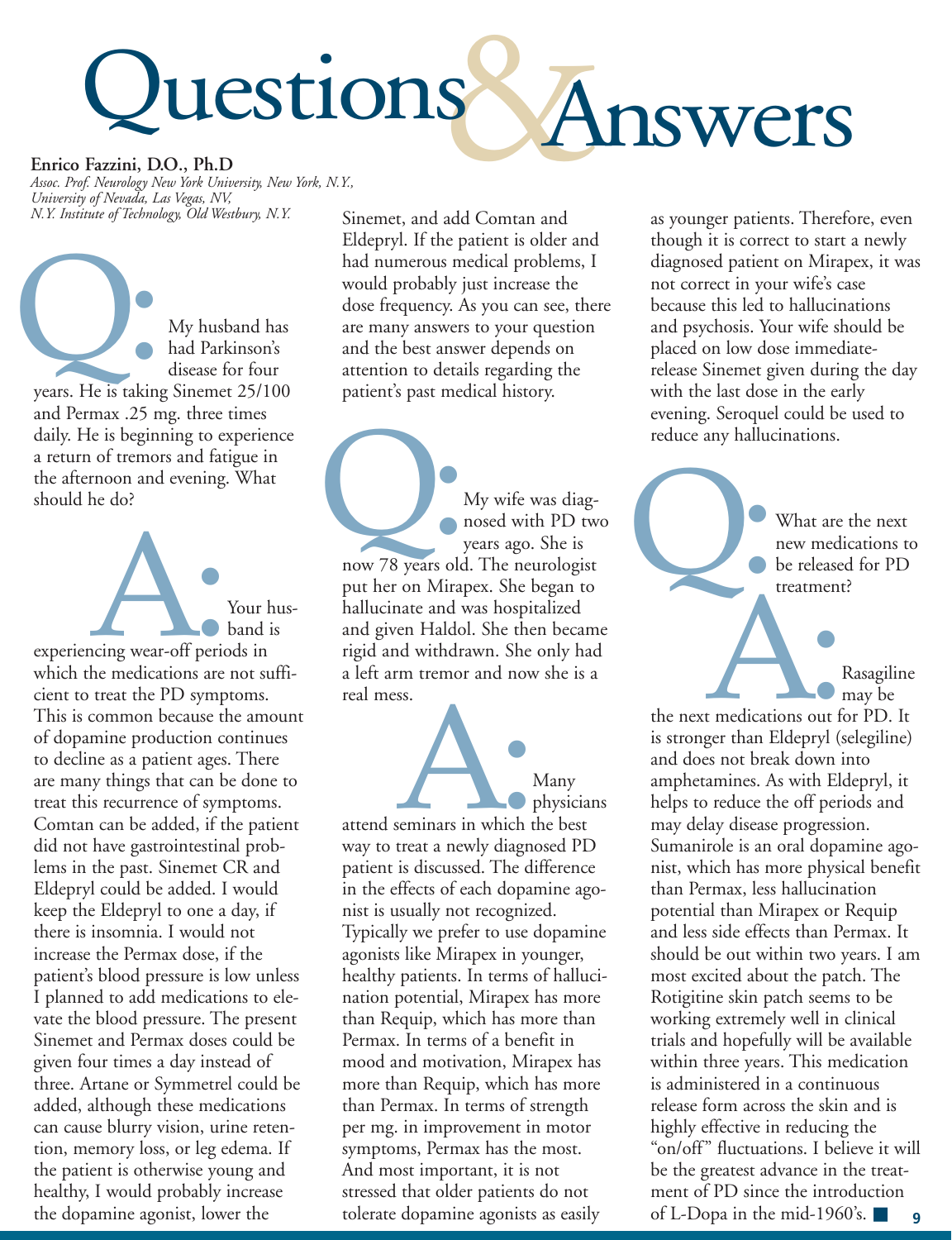## **CHARITABLE GIFT ANNUITIES OFFER FLEXIBILITY AND SECURITY**

Charitable giving doesn't have to be a one-way experience, explaining why charitable gift annuities have become increasingly popular with people in a variety of tax brackets.

A charitable gift annuity is a contract between a donor and a charity such as the American Parkinson Disease Association, allowing for a stream of payments to flow back to the donor while generating valuable income tax benefits.

The donor makes a gift with a guarantee of receiving regular, fixed payments for the rest of his/her life and/or the life of another person, usually a spouse or a sibling. The organization receives a substantial gift to support its mission.

The benefits to the donor are numerous:

• Guaranteed established payments to the donor and/or designee for life

• An immediate income tax deduction because the annuity is treated in part as a gift and in part as purchase of an annuity • Partially tax-free income, in most cases, because the annuity payment is considered a return on principal

• Possible estate tax savings by using what would otherwise be taxable assets to fund the annuity

• Partial capital gains tax savings, if the assets used to create the annuity are appreciated securities such as stocks or bonds

Payments from the annuity can begin immediately or, as many people choose, postponed to begin at the time of their retirement assuring supplemental income to their social security *Continued on Page 11*

# **Preventing Falls**

*William Samuel, M.D., Ph.D., Southwest Neurology, Escondido, CA*

he likelihood of falls resulting in The likelihood of falls resulting in<br>injury greatly increases with age.<br>Main risk factors for falls include Main risk factors for falls include arthritis, poor vision, general frailty, multiple medications, faints and nearfaints, and the problems with walking and balance that are so often seen in Parkinson' disease (PD) and other movement disorders.

Both PD, as well as the medications used to treat it, can increase a person's fall risk. Sometimes a new medication is needed to treat a progression in PD symptoms or to address a specific problem such as dizziness when standing up, but all medications can potentially cause unwanted side effects.

When falls have occurred or seem imminent, there are a few practical preventive steps that can be taken: **Suggestion 1.** Consider the circumstances of falls (e.g., getting up from low armless chairs) and the possibilities for changing habits to avoid repeat performances.

**Suggestion 2.** Limit the number of prescription medications to less than 5, and reduce doses of, or discontinue altogether, sleepers, antipsychotics, and antidepressants whenever possible — keeping in mind that medications are generally prescribed to address medical issues, so reducing them may not be so easy. **Suggestion 3.** Check vision, at least annually, for correctable decrease in acuity, including cataracts and glaucoma. **Suggestion 4.** Ask your primary care physician to look for postural changes in blood pressure, and if present, con-

sider increasing fluid intake, relaxing salt restrictions, using compression stockings, or adjusting medications. **Suggestion 5.** Ask your primary care physician for a detailed musculoskeletal exam, or for a referral to a physical therapist for the exam, emphasizing strength and coordination as they affect balance and gait.

**Suggestion 6.** Ask your primary care physician to consider a referral to a neurologist to look for peripheral neuropathy or signs of unsuspected

strokes, or middle-ear dysfunction. **Suggestion 7.** Ask your primary M.D. to consider a referral to a cardiologist to look for faints due to transient irregular heart rhythm, valvular heart diseases, and so forth.

**Suggestion 8.** Modify your home environment to provide night lights, nonslip bath mats, stair rails, and remove hazards such as loose rugs. The stooped posture characteristic of PD can itself be a fall risk.

Exercises with supervision from a physical therapist may help: **Suggestion 1.** Stand with arms behind your back and grab the left wrist with the right hand and pull down to straighten the spine: 20 repetitions, three times a day.

**Suggestion 2.** Use a chinning bar to pull yourself erect without actually lifting your feet off the floor: 10 reps, two times a day.

**Suggestion 3.** Consider the use of a shoulder high walking stick instead of a cane to keep the spine straighter, but be careful that this does not worsen your balance.

**Suggestion 4.** If you use a walker, be sure the handles are high enough to keep the spine straight without compromising your balance.

The tendency for PD patients to "freeze" in certain situations, or at times when their response to medications goes "off", can cause anxiety which only worsens the problem. Here are some tricks:

- **1.** Take a few deep breaths to try to relax when freezing occurs.
- **2.** Try to straighten the spine.
- **3.** Pretend you are stepping across an imaginary line on the floor.
- **4.** Identify settings where freezing occurs, and try to avoid them.

A visit to a neurologist can help rule in or rule out most of the foregoing possibilities, and to review the current mix of medications used to manage Parkinson symptoms. ■

 *This article was originally published in the Parkinson Post, San Diego, CA, Spring 2003.*

**10**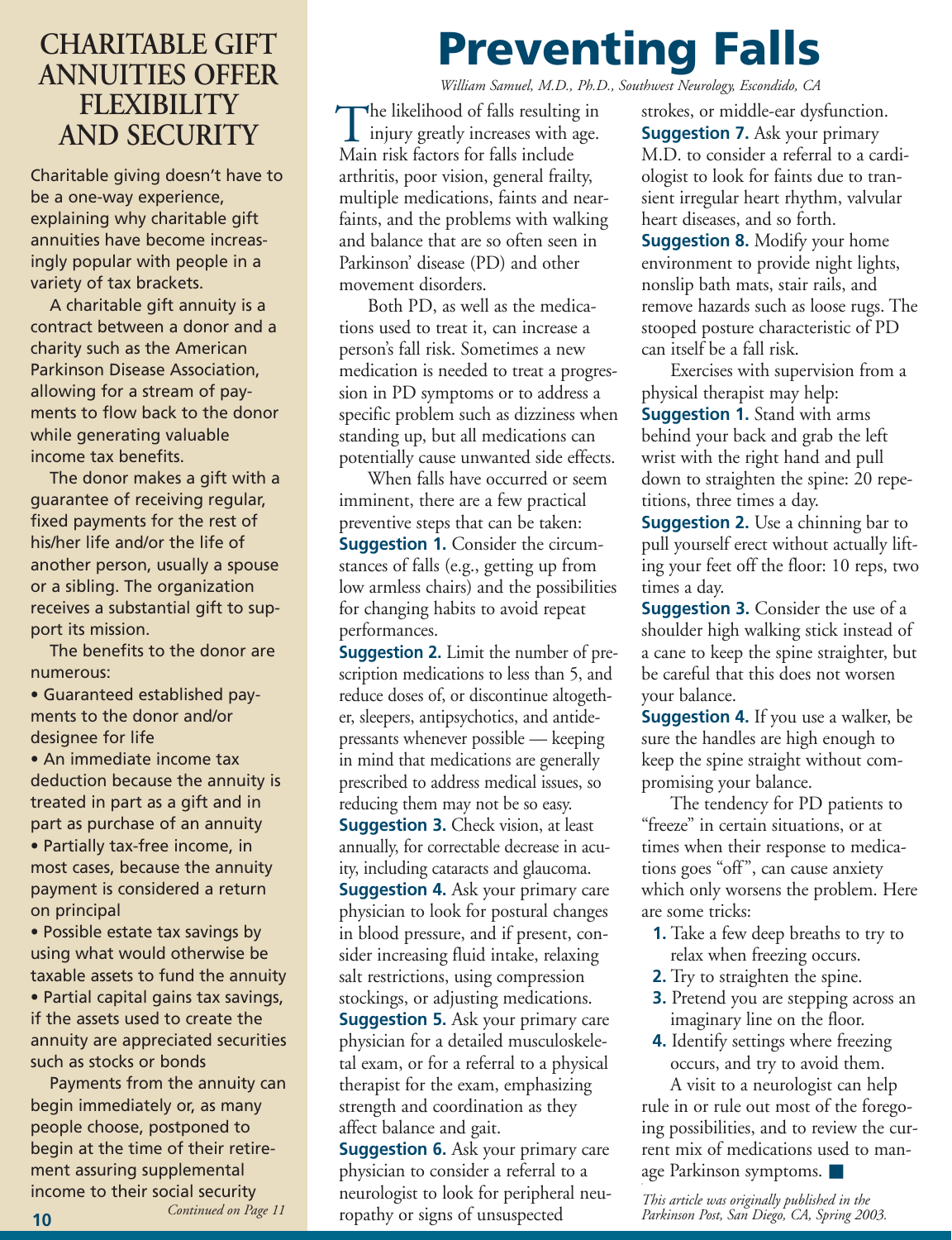# **Support is Right Around the Corner!**

*Lillian Scenna, LSW, Coordinator, APDA Information & Referral Center, Scarborough, ME*

**P**arkinson's disease (PD) is one of<br>the most baffling and complex the most baffling and complex neurological disorders. Afflicting more than 1.5 million people nationally, this progressive disorder of the central nervous system has touched a growing number of lives.

PD becomes evident when the nerve cells in a certain part of the brain die or stop working properly. These cells stop producing dopamine, an important brain chemical responsible for transmitting signals between nerve endings. People with Parkinson's disease do not have enough dopamine, and messages fail to travel across the nerve endings properly. This results in lack of control of everyday movements and/or uncontrollable shaking or tremors.

PD affects both

men and women, however men have a slightly higher incidence. Although this disease occurs more often in the elderly, 10 percent of sufferers are in their 50s or even younger.

Tremors, rhythmic shaking, muscle stiffness, slow movements and difficulty walking are the major symptoms. Since the symptoms do not follow a natural progression, an accurate diagnosis can be difficult. In the earliest stages of this disease, symptoms may be slight and may even go unnoticed. Additionally, people with PD may show other signs including:

- difficulty with handwriting
- difficulty speaking clearly
- speaking softly
- loss of balance

Although there are no definitive laboratory or other diagnostic tests on for a PD diagnosis, there are some to rule out other diseases. Because this disease can carry both a physical and social stigma in the eye of the patient, neurological degeneration can be made worse by the refusal to seek early help.

What actually causes Parkinson's is still unknown. Because it is a slowly progressive disease, the goal of treatment is to slow the process and relieve symptoms so that one can live fully and enjoy a good quality of life. Staying active and keeping involved in work, hobbies and other activities are essential. Seek support from families and friends and/or

Thanks to the efforts of the American Parkinson Disease Association, Inc. (APDA), we are very fortunate to have the APDA Information and Referral Centers and support groups for families suffering from Parkinson's disease. Each center offers a lending library of books and videotapes, pamphlets, support group information, and a professional coordinator to assist families. If you or someone you know suffers from Parkinson's Disease, call or visit the APDA Information & Referral Center closest to you. It is there for you! 1 (888) 400-APDA (2732). ■

join a support group.

## **CHARITABLE GIFTS**

and retirement payments for life. *Continued from Page 10*

The amount of the payments depends on the donor's age. (Because rates are based upon life expectancy, older annuitants will receive higher rates than younger ones.) All charitable organizations are free to set the rates that they offer as long as they comply with any applicable state regulations. The payments are fixed at the time the annuity is created and cannot be changed, and the annuity cannot be revoked once established.

Because the gift annuity provides a reliable income for life, it is a valuable financial planning tool while providing the satisfaction of assisting in the work of a favorite charity.

To obtain a copy of our brochure or for further information, please contact Joel Gerstel, 1-800-223-2732. ■

## **"FAMILY CAREGIVING IN A CHANGING WORLD"**

A conference sponsored by the United Hospital Fund, is scheduled for March 4-5, 2004, at the CUNY Graduate Center, 365 Fifth Ave., New York City. The conference will include first-person accounts by family caregivers, reports about new research from the Fund's Families and Health Care Project, program innovations, a policy roundtable, a theatrical presentation, and other sessions. The conference is designed for family caregivers and professionals. For more information, contact: Hollis Holmes at (212) 494-0761 or **hholmes@ uhfnyc.org**. The fee is \$95. for clinicians, \$50. for caregivers. ■